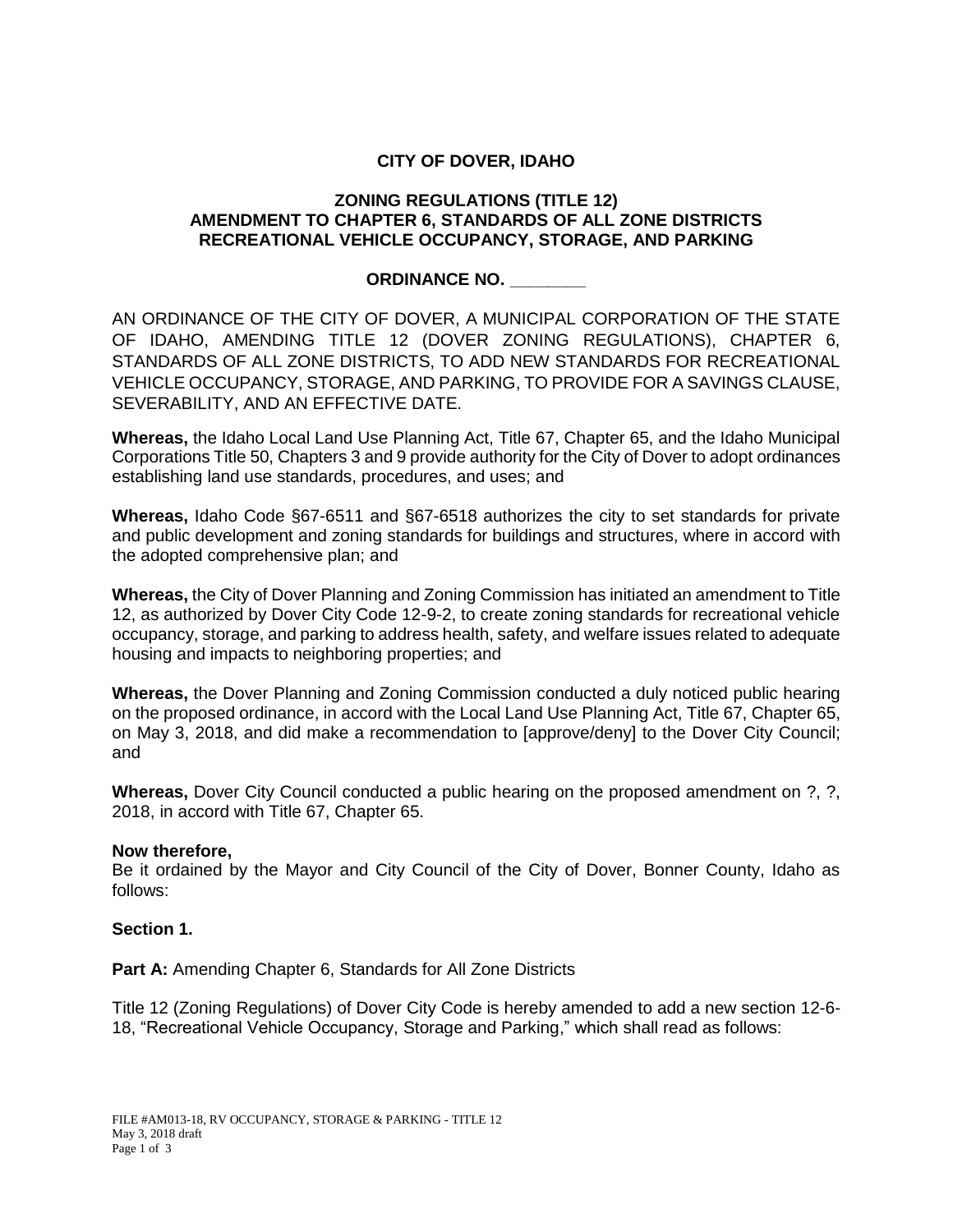# **12-6-18: RECREATIONAL VEHICLE OCCUPANCY, STORAGE AND PARKING:**

To protect the health, safety and welfare of persons occupying Recreational Vehicles (RVs) and to address the service and neighborhood impacts of such occupancy, the following standards shall apply in all zoning districts:

- A. A Recreational Vehicle (RV) is not considered a dwelling. Occupancy of a recreational vehicle (RV) on a lot or parcel shall not exceed twenty-one (21) days in any consecutive 12 (twelve) -month period, unless located within a permitted recreational vehicle park. The number of occupied RVs is limited to one such vehicle per lot or parcel.
- B. Occupancy shall mean eating, sleeping, living, cooking, or other use of the unit for human habitation.
- C. To protect the property rights of adjoining neighbors from snow and rain shed, fire hazards, and to retain solar access, the RV shall meet the following minimum setbacks, whether stored or occupied:
	- 1. Ten feet (10') from rear and side property lines;
	- 2. Twenty-five feet (25') from front property line.
- D. To prevent street congestion and potential hazards, an RV shall not be parked or left standing on any public street or public parking area.
- E. An RV may be used as a temporary dwelling unit while a residence is under construction provided:
	- 1. A City of Dover building permit for a residence has been issued for the same site as the proposed RV temporary dwelling.
	- 2. The building permit for the residence remains active.
	- 3. The occupancy shall cease when the certificate or temporary certificate of occupancy has been issued for the residence or within 180 (one-hundred eighty days) of building permit issuance, whichever is less. The city building official may grant an occupancy extension when completion of the residence is delayed due to unforeseen circumstances such as weather, site development issues, or other events outside the control of the landowner. The extension shall not exceed 180 (one-hundred eighty days).
	- 4. Approved water and sewer provisions are available.
	- 5. The RV is equipped with egress windows, a smoke detector, and fire extinguisher.

# **Part B:**

Appendix D of Dover Zoning Regulations, Title 12, Definition of "Dwelling Unit" is hereby amended and a new definition, "Recreational Vehicle (RV)," is hereby added to read as follows:

DWELLING UNIT: One or more rooms designated for, or used as a residence for, not more than one family, including all necessary household employees of such family, and constituting a separate and independent housekeeping unit, with a single kitchen permanently installed. The term does not imply or include such type of occupation as a lodging or boarding house, club, hotel or group home, nor shall the term include recreational vehicles.

RECREATIONAL VEHICLE (RV): A motor home, travel trailer, truck camper, fifth-wheel trailer, a park model recreational vehicle (as defined by Idaho Code, titles 39 and 49), converted bus, van or other vehicle, or camping trailer that is designed and used for temporary living quarters. The RV may be under its own power or be mounted or drawn by another vehicle. In no case shall a recreational vehicle be considered a dwelling.